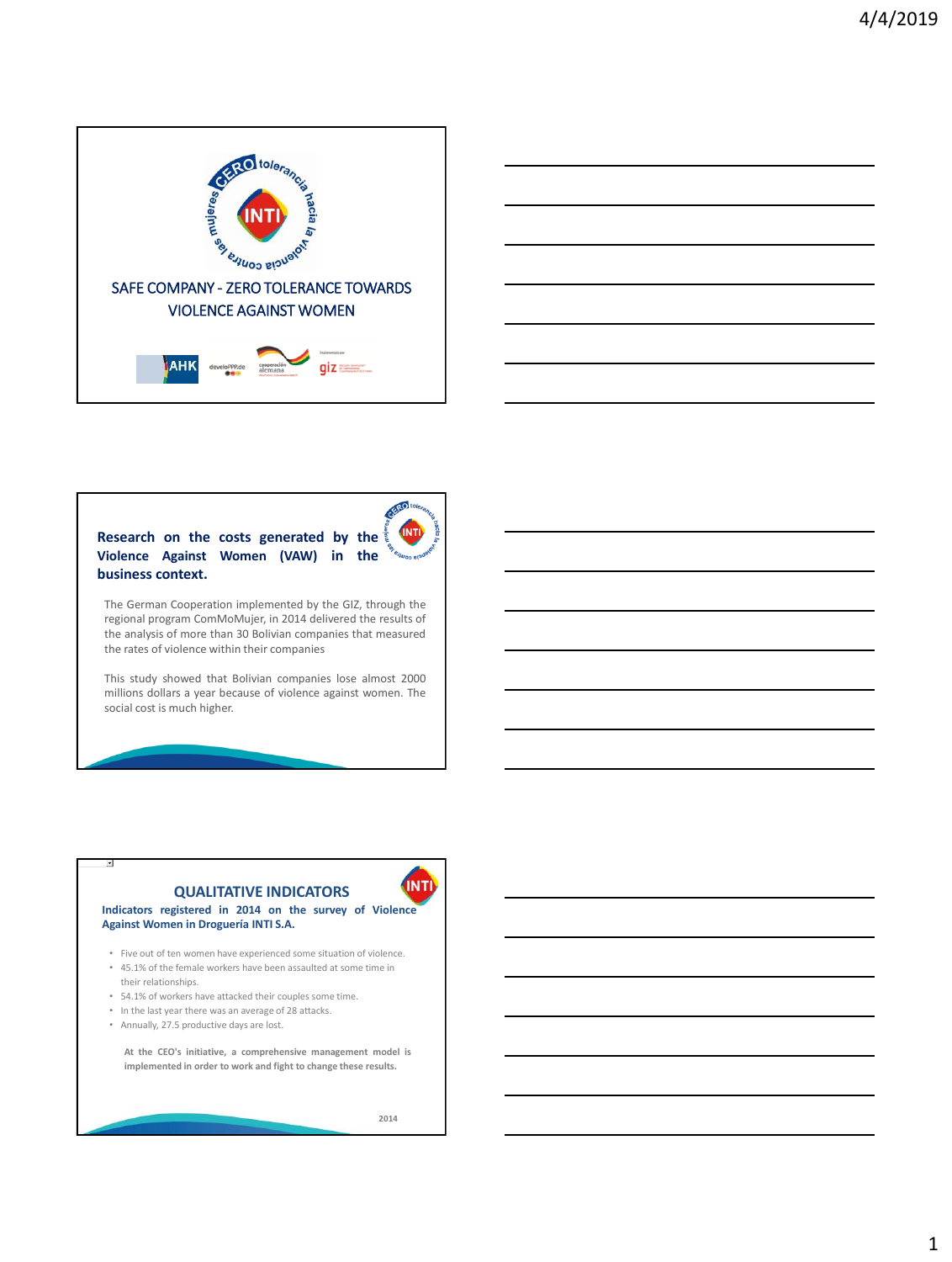## Implementation of the Equitable Management Model for all workers of the Company for 3 and a half years. (More than 1000workers)

The effectiveness of the management model to prevent Violence Against Women depends on how much management's behavior has been aligned for such purposes.

It is for this reason that Unequal Management Patterns were worked by the management's in workshops, before spreading and implanting in all the personnel the policies and actions of prevention.

**2014- 2015** 

**INTI** 



#### The % of Violence Against Women has decreased



- The % of Violence Against Women has decreased 21.3%
- Staff witnessing violence has dropped -29.4%

## The number of days lost has decreased

- The number of days lost per victim has decreased by 13.4%<br>• The number of days lost per aggressor has decreased 26%
- The number of days lost per aggressor has decreased 26%
- The number of days lost witnesses has decreased 47.4%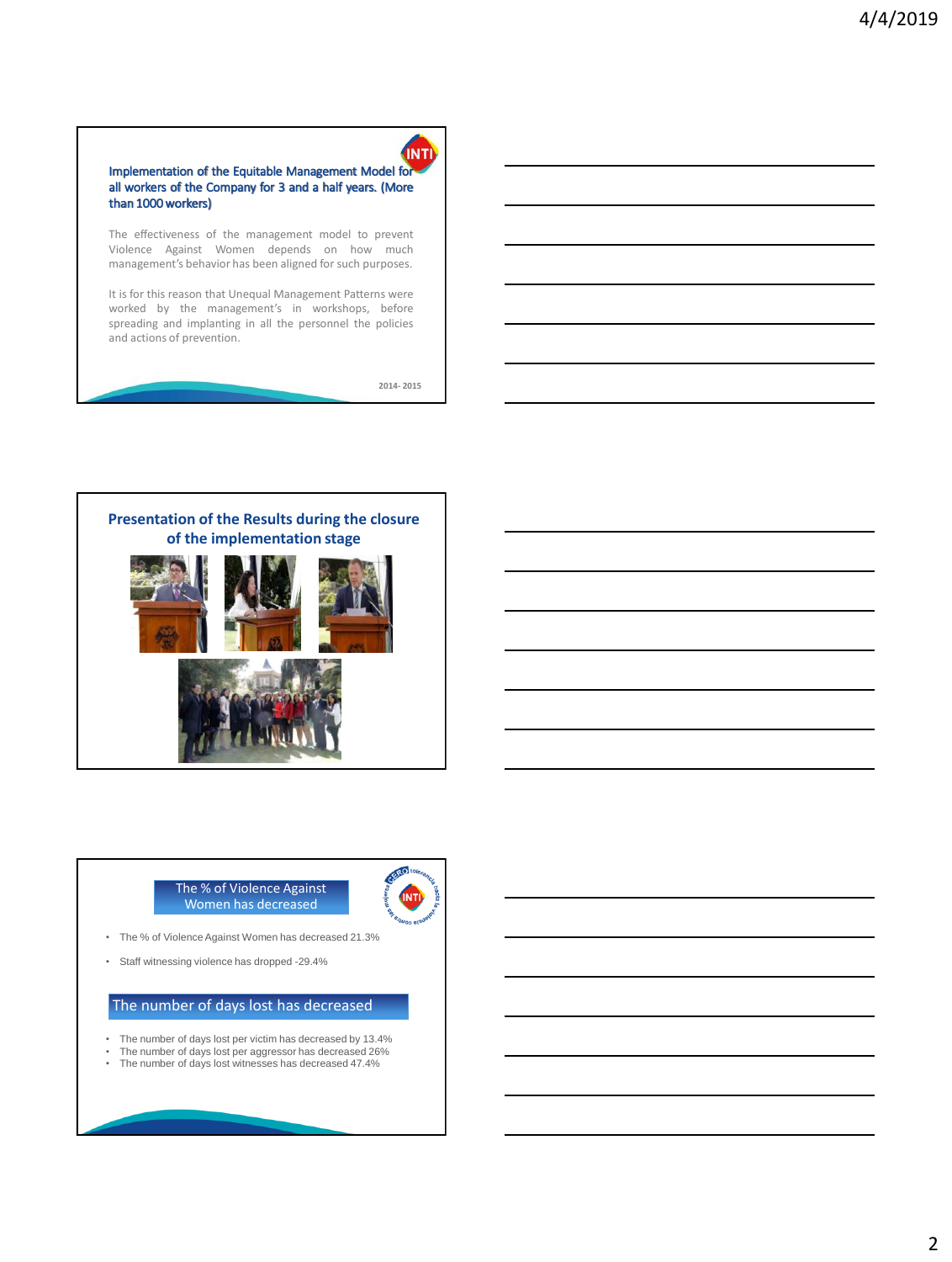

- VAW has reduced 21.3%, passing the prevalence of 48.8% in 2015 to 38.4% in 2018.
- Consequently, the number of days lost per Violence Against Women has been reduced by 41%, equivalent to US \$ 25.8 thousand per 100 workers.



- Investment of the Drogueria (pharmacy) INTI S.A Euros 172,656.59
- Investment of the German Corporation Euros: 162,656.58
- In three and half years violence against women was reduced and \$247,000 was saved



3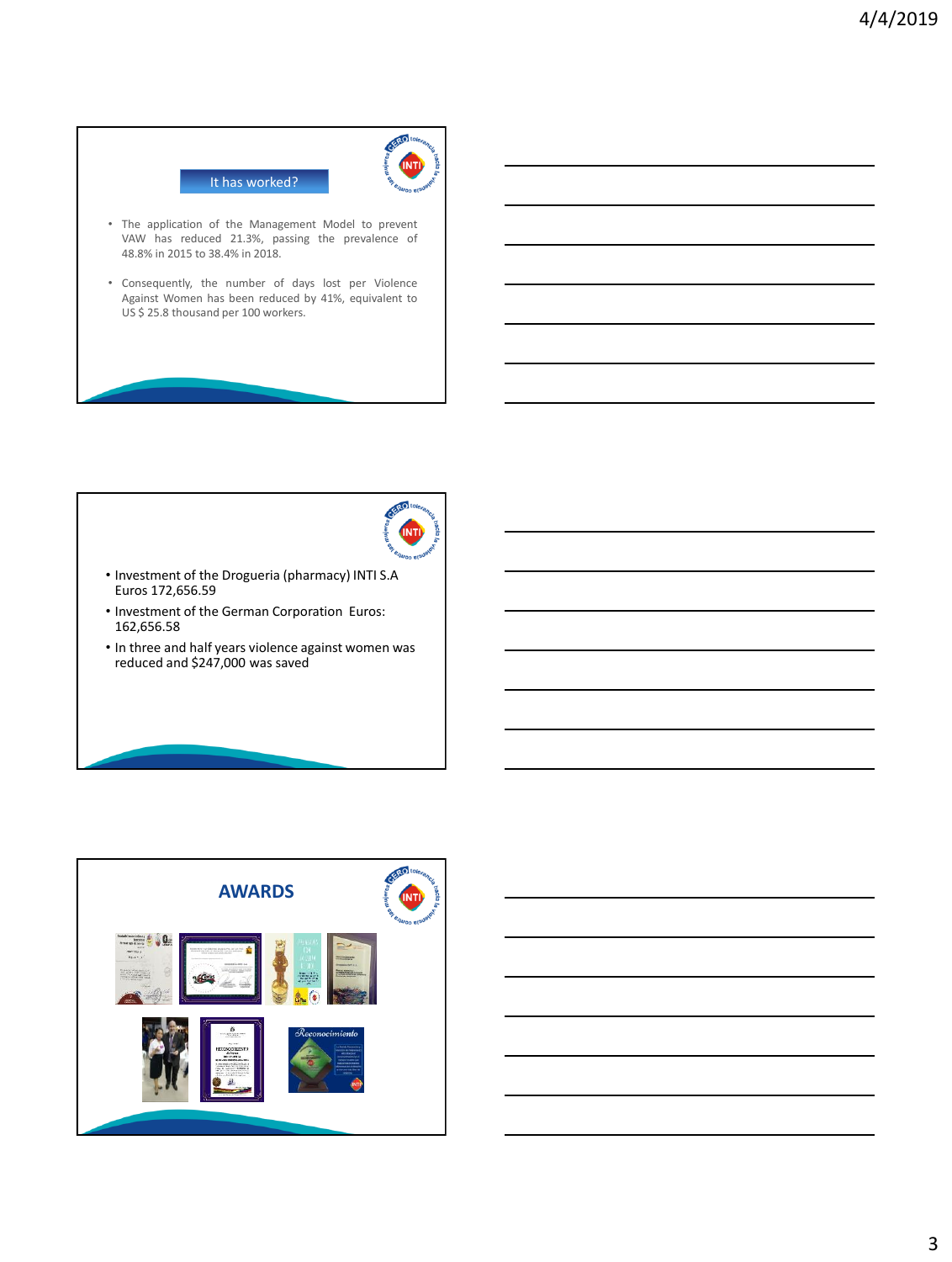